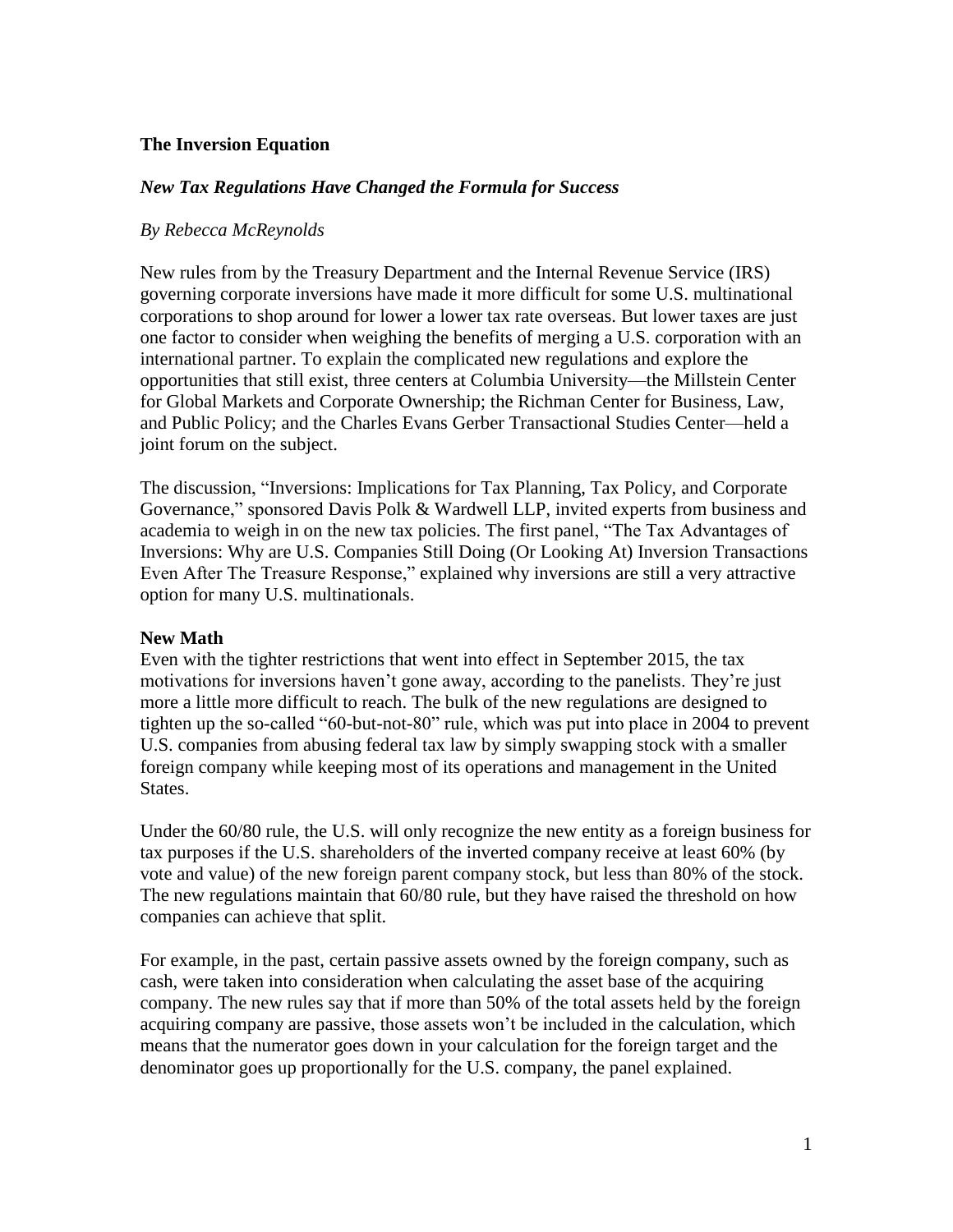Conversely, in the past U.S. companies could "skinny-down" their asset base to meet the 60/80 target by distributing cash or other property to shareholders before an inversion, thereby reducing the size of the U.S. company. Under the new rules, any distributions made within 36 months of the inversion date will be added back into the equation.

Even for companies that pass the new 60/80 ownership tests, though, other roadblocks have been erected to hamstring one of most common reasons U.S. corporations have for going through with an inversion: accessing cash trapped inside foreign subsidiaries. One popular method for freeing up that cash was to use "hopscotch" loans between the new foreign parent and the U.S. subsidiary. Another was to shift ownership of a pre-inversion controlled foreign corporation (CFC).

Under the new rules, if you make that loan to a foreign affiliate or to a foreign parent within 10 years after the inversion, the IRS will treat the transaction as if you'd made a distribution to the U.S. firm, subject to U.S. taxes. Similarly, if an inverted company tries to move assets out of a CFC by moving ownership of the CFC to the new foreign parent, the IRS will tax that, too.

With these new rules in place, the deals themselves don't necessarily change, but how they are valued by the market may be, the panelists cautioned. The rich premiums that corporations were willing to pay for some acquisitions will disappear as the tax advantages of a "60/80" inversion erode.

Still, these new rules won't affect "the vast majority of cross-border mergers," the panel said. "This very complicated set of rules was designed to stop the hemorrhage of deals in that range, which were substantial and significant, and I think would have continued in substantial numbers," one panelist said. "But it's a very short-term fix, as far as I'm concerned."

That's because the 2014 regulations only add another layer of Band-Aids to the current tax laws without addressing the broader issue: the fundamental structure of U.S. international tax policy, the panel noted. Longer term, the speakers urged regulators to rethink how the country views, and taxes, international business.

# **Rethinking U.S. Tax Policy**

Inversions are a uniquely American phenomenon for two reasons. First, the U.S. has the highest corporate tax rate among developed countries. Second, the U.S. is one of the few countries that levies taxes on the worldwide income of its resident multinational corporations. Most of the country's trading partners use some form of territorial tax system instead, which exempts most active foreign-sourced income of their resident multinationals from domestic taxes.

Combined, these two policies put U.S. multinationals at a competitive disadvantage with their international counterparts, creating a strong incentive for U.S. companies to move their headquarters offshore. The forum's second panel, "The Lessons of Inversions for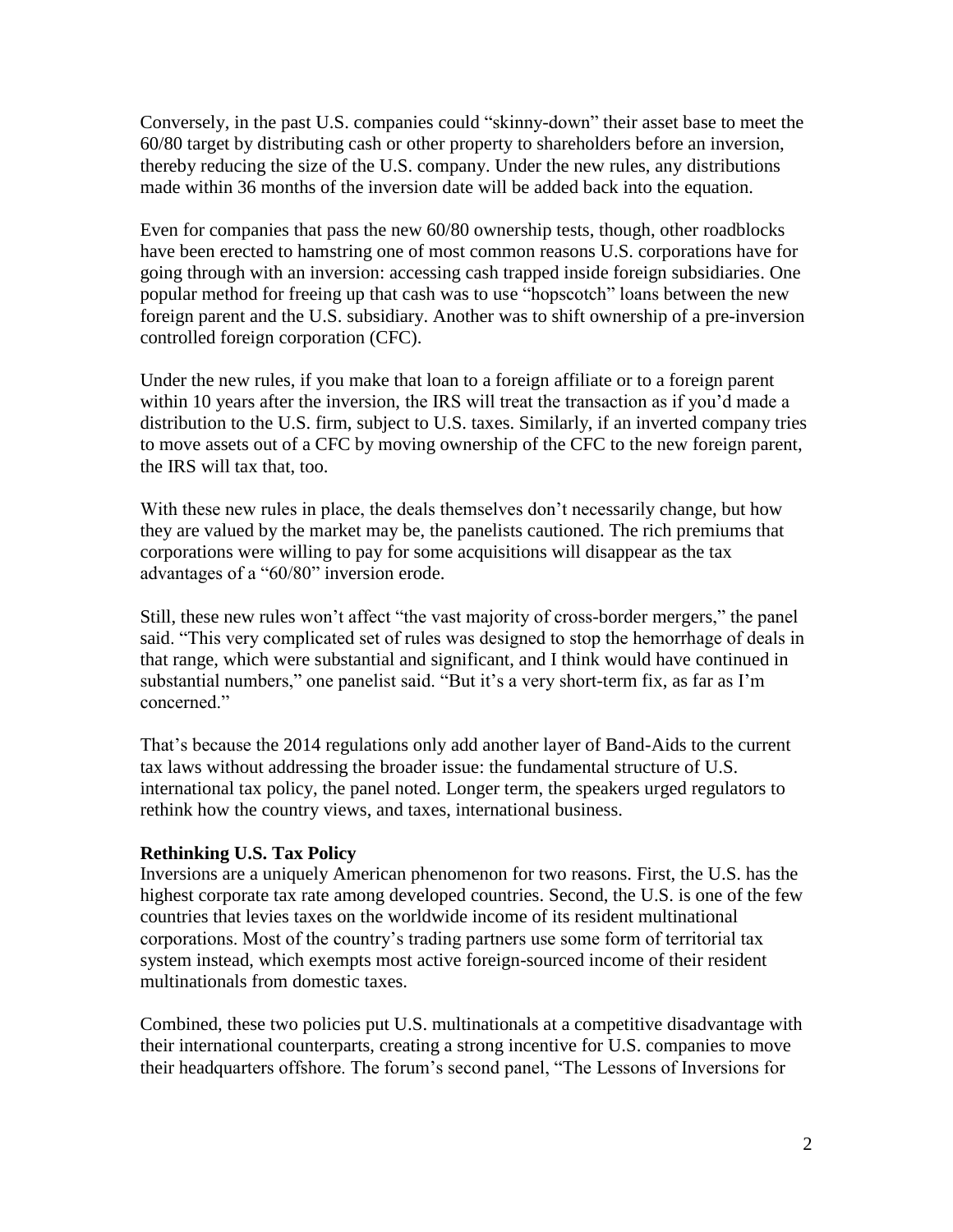Fundamental Tax Reform," provided direction on how U.S. tax policy could be revised to put its multinational corporations on more even footing.

Current U.S. policy, which one panelist described as more of a hybrid between territorial and worldwide systems, "induces a number of behavioral responses that distort business decisions and waste resources," because it provides incentives to invest capital in some locations instead of others based tax liability rather than the most efficient use of that capital.

Over the long term, those negative incentives will not only erode the U.S. tax base, they will continue to drive jobs and resources out of the country, another panelist argued. "Inversions are just the latest, most visible and most exotic manifestation of distortions to real activity caused by the U.S. tax system," he said. Tax laws that continue to redistribute U.S. wealth overseas effectively destabilize the U.S. job market. "We know job loss is more frequent the further you are from headquarters," the panelist said.

The challenge of trying to reshape something as unwieldy as the U.S. tax system, though, is that there are so many moving parts. Even labels such as "territorial" and "worldwide" aren't nearly as clear-cut as they may seem because every country applies its own set of rules to these overly broad terms. So instead of focusing on the semantics, panelists said that policymakers should focus on the incentives that the right tax policy can stimulate as much as on the revenue that it can generate.

For example, with an estimated \$2 trillion or more parked offshore by U.S. multinationals, the focus should be on how to put that money to work in ways the benefit the U.S. economy. "It's more about having a tax system that actually promotes growth and opportunity in the country," one panelist noted. "Why should we have this lockout effect, which really communicates very powerfully, if unintentionally, to corporations that they're better off investing foreign earnings overseas instead of in the United States? It just doesn't make any sense."

# **Corporate Governance Concerns**

Too often lost in the debate over business profits vs. government revenue is the influence that inversions have on corporate governance. Changing tax venues can have a profound impact on other equally important business considerations, from shareholder protections to access to capital markets. "Has the nature of the immediate tax grab given rise to a set of decisions that are actually value-reducing within these companies?" one panelist asked.

The third panel, "The Corporate Governance Implications of Inversion," laid out the broader issues that boards should consider before making the move, including:

**Weakened shareholder protections:** As companies shop around for the best tax jurisdiction, they also need to consider how each country protects—or doesn't protect—shareholder rights. The United Kingdom, for example, has a binding say-on-pay requirement while Ireland doesn't. Also in the U.K., shareholders with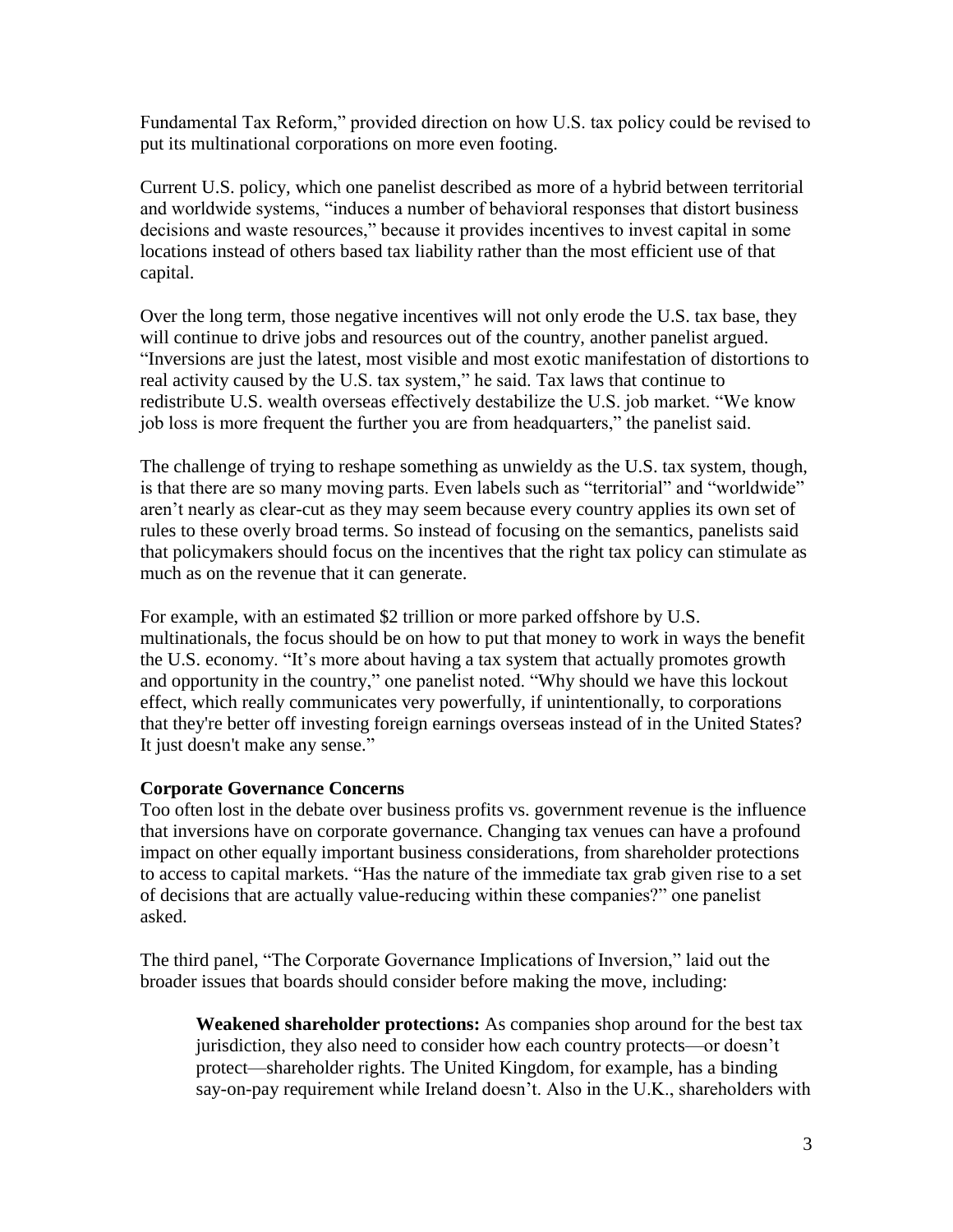a 5% stake can call a special meeting, and directors can be removed without cause by a majority vote. Countries also differ on shareholder approval requirements, particularly around capital management issues such as paying dividends, offering share buybacks and issuing new shares. Of course, if a company continues to trade on U.S. exchanges it will also still to be subject to all Securities and Exchange Commission (SEC) rules, along with Sarbanes-Oxley regulations and any additional exchange requirements.

**Access to capital markets**: When a U.S. corporation immigrates to a new country, it will automatically drop out of certain indices. For example, you may no longer fit in the S&P 500 index, so the large capital flows that are committed to that benchmark by mutual funds and other managed accounts are no longer available. Similarly, you would no longer qualify for inclusion in a large-cap U.S. equities fund. "You may also have overlapping shareholders between the two companies resulting in concentration within various portfolios that will result in portfolio managers needing to sell down the combined company," one panelist warned.

**Accounting standards:** Depending on where the company ends up being domiciled, it may have to start reporting financials using International Financial Reporting Standards in addition to any SEC reporting standards if it's stock continues to trade on U.S. exchanges.

**Board structure:** Some countries, such as The Netherlands, require a 2-tiered board. Others don't allow the chief executive officer to chair the board of directors. The European Union requires that one-third of the board has to be made up of employees. "Talk about a very different philosophy between Anglo-American principles and continental European principles," one panelist said. "The UAW and the Steelworkers work like crazy to get one union rep on a board."

**Director Liability:** Some jurisdictions limit the scope of indemnity that companies can provide for their board members.

**Takeover Regime:** What happens if you are a target of a hostile takeover once the company moves to a new jurisdiction? Some countries, such as the U.K. and Ireland, impose strict rules on bidders, but they are offset by restrictions on how boards can defend themselves against such a move. For example, Ireland allows companies to swallow a "poison pill" as long as there are no bidders on the horizon at the time. "But in the U.K. there are real questions of fiduciary duty as to whether or not you can adopt a pill," one panelist noted. "When you're the director of a U.S. company, you're used to obviously U.S.-style governance and, at the critical moments in a company's life, [boards need to understand] what the legal regime is going to look like."